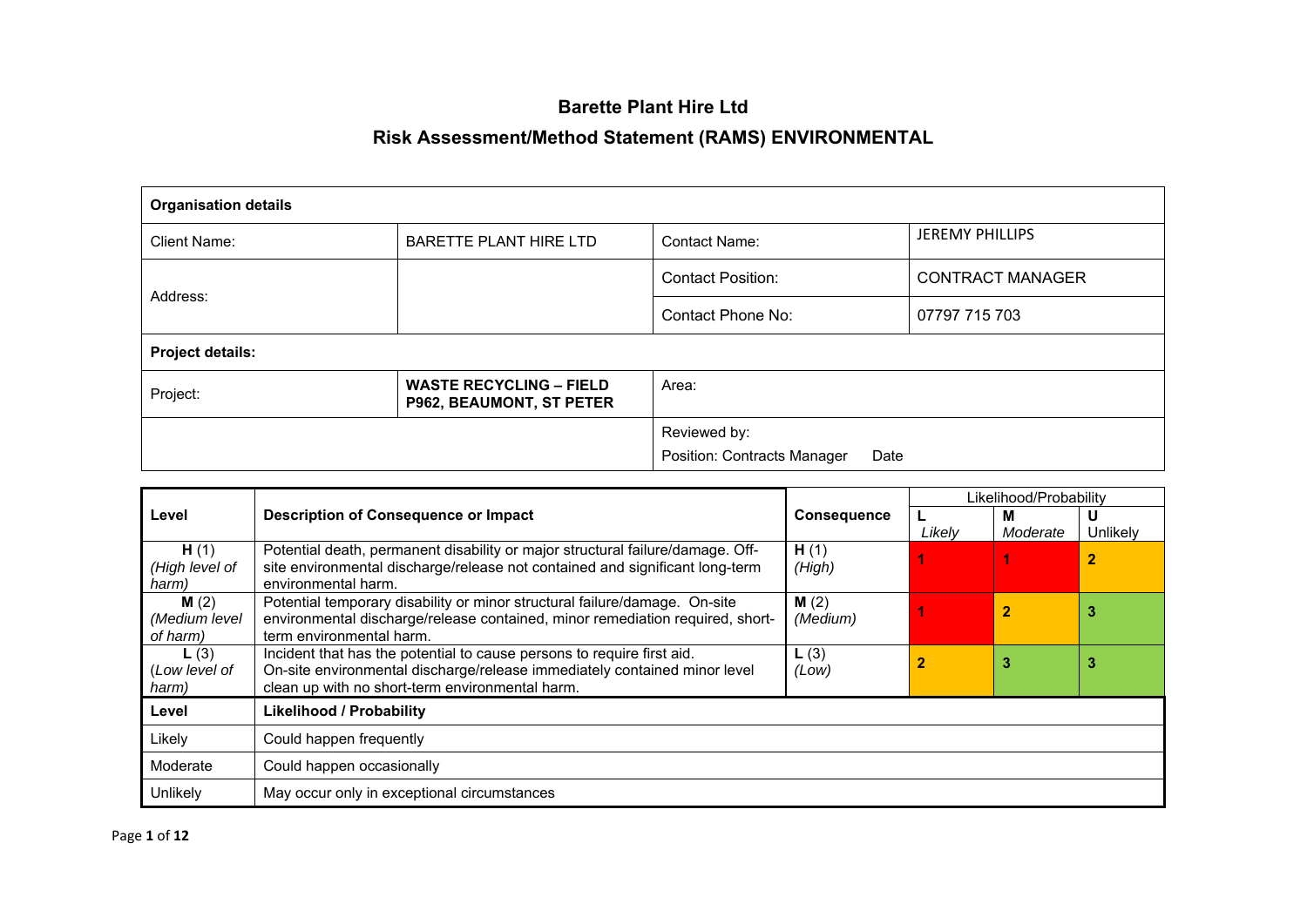| <b>Item</b>  | <b>Source</b>     | <b>Hazard</b>                                                                                                                                                                                                                                        | Receptor                                                        | <b>Control measure</b>                                                                                                                                                                                                                                                                                                                                                                                                                                                                                                                          | <b>Risk</b><br>Level | <b>Action</b>                    |
|--------------|-------------------|------------------------------------------------------------------------------------------------------------------------------------------------------------------------------------------------------------------------------------------------------|-----------------------------------------------------------------|-------------------------------------------------------------------------------------------------------------------------------------------------------------------------------------------------------------------------------------------------------------------------------------------------------------------------------------------------------------------------------------------------------------------------------------------------------------------------------------------------------------------------------------------------|----------------------|----------------------------------|
| $\mathbf 1$  | Vehicle movements | Risk of ground<br>contamination due<br>to oil /fuel leaks<br>Risk of elevated<br>dust levels<br>Rick of<br>unnecessary<br>noise                                                                                                                      | <b>BPH staff &amp; visitors</b><br>Neighbours<br>Soil and floor | Clear Signage<br>Well manged site with limited<br>$\bullet$<br>traffic movements<br>Provide appropriate training<br>$\bullet$<br>Inform users of the site rules<br>$\bullet$<br>before arrival<br>Dampen when necessary<br>$\bullet$<br>Clean up any visible<br>$\bullet$<br>contamination<br>Regular checks<br>Minimise use of vehicle horns<br>Enforced speed limit<br>$\bullet$                                                                                                                                                              | 3                    | To be confirmed<br>when complete |
| $\mathbf{2}$ | Tipping of waste  | Risk of dust<br>clouds<br>Risk of elevated<br>noise levels<br>Risk of receiving<br>non-conforming<br>waste e<br>Risk that cross-<br>Contamination of<br>unprocessed<br>waste occurs<br>Risk that the site<br>floor / soil<br>becomes<br>contaminated | Site Floor<br>Neighbours<br>Ground water                        | Tipping area to be clearly<br>$\bullet$<br>identified<br>Only conforming waste to be<br>$\bullet$<br>accepted, strict inspection<br>regime in place<br>Site rules to be displayed on site<br>and drivers informed prior to<br>delivery<br>Quarantine any non-conforming<br>waste<br>Recruit appropriate staff for<br>receiving and monitoring of<br>waste<br>Implement training program to<br>cover site rules, Health and<br>Safety and WAC<br>Spill kit available<br>$\bullet$<br>BPH staff to only accept vehicles<br>that appear to be well | 3                    |                                  |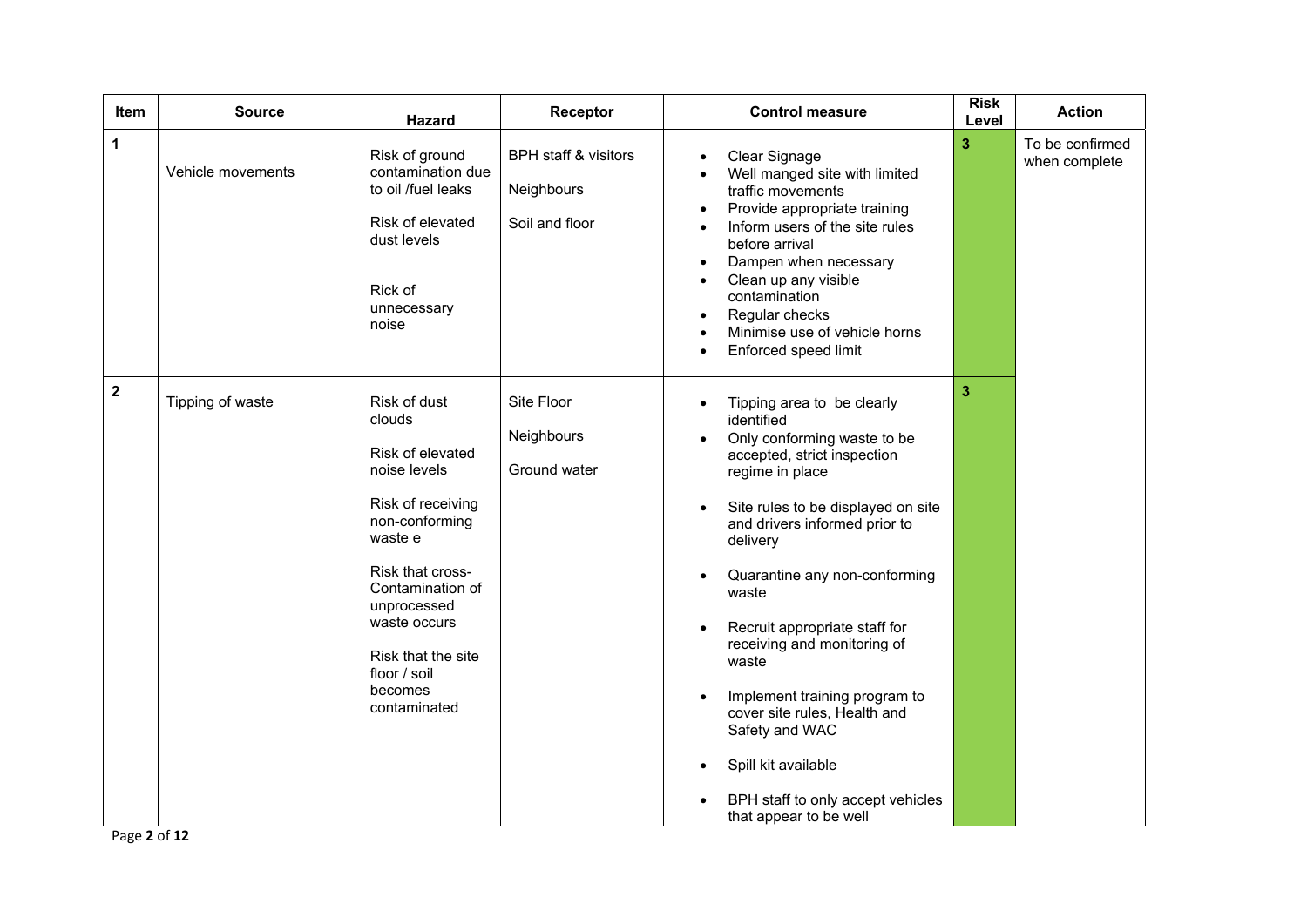|              |                                    |                                                                                                                                                                                                                                                                                                                                                                                         |                                                                                    | maintained                                                                                                                                                                                                                                                                                                                                                                                                                                                                                                                                                                                                                                                       |   |                              |
|--------------|------------------------------------|-----------------------------------------------------------------------------------------------------------------------------------------------------------------------------------------------------------------------------------------------------------------------------------------------------------------------------------------------------------------------------------------|------------------------------------------------------------------------------------|------------------------------------------------------------------------------------------------------------------------------------------------------------------------------------------------------------------------------------------------------------------------------------------------------------------------------------------------------------------------------------------------------------------------------------------------------------------------------------------------------------------------------------------------------------------------------------------------------------------------------------------------------------------|---|------------------------------|
|              |                                    |                                                                                                                                                                                                                                                                                                                                                                                         |                                                                                    |                                                                                                                                                                                                                                                                                                                                                                                                                                                                                                                                                                                                                                                                  |   |                              |
|              |                                    |                                                                                                                                                                                                                                                                                                                                                                                         |                                                                                    |                                                                                                                                                                                                                                                                                                                                                                                                                                                                                                                                                                                                                                                                  |   |                              |
|              |                                    |                                                                                                                                                                                                                                                                                                                                                                                         |                                                                                    |                                                                                                                                                                                                                                                                                                                                                                                                                                                                                                                                                                                                                                                                  |   |                              |
| $\mathbf{3}$ | Screening, crushing and<br>grading | Risk of<br>unacceptable<br>noise levels being<br>heard beyond the<br>boundary<br>Ground water /<br>soil contamination<br>due to oil and/or<br>fuel spillage<br>Risk of site<br>throughput being<br>reduced due to<br>Equipment/plant<br>failure<br>Processed<br>materials<br>becoming<br>contamination<br>with non-<br>conforming waste<br>Risk of excessive<br>dust being<br>generated | Site users<br>Community /<br>neighbours<br>Site floor/soil<br><b>Product sales</b> | Keep equipment well maintained<br>Spill kits to be available<br>$\bullet$<br>Equipment /Plant operatives to<br>have received appropriate<br>training<br>Before processing of waste,<br>material is visually inspected by<br>the plant operator<br>Provide clear guidance to the<br>site operatives, identifying roles<br>and responsibilities<br>Review capability of equipment<br>to ensure best environmental<br>practice<br>Provide environmental<br>awareness training<br>Operative to remain vigilant<br>Processing to stop when noise<br>and/or dust emission levels are<br>raised<br>Processing to always be<br>undertaken in damp climatic<br>conditions | 3 | To be regularly<br>monitored |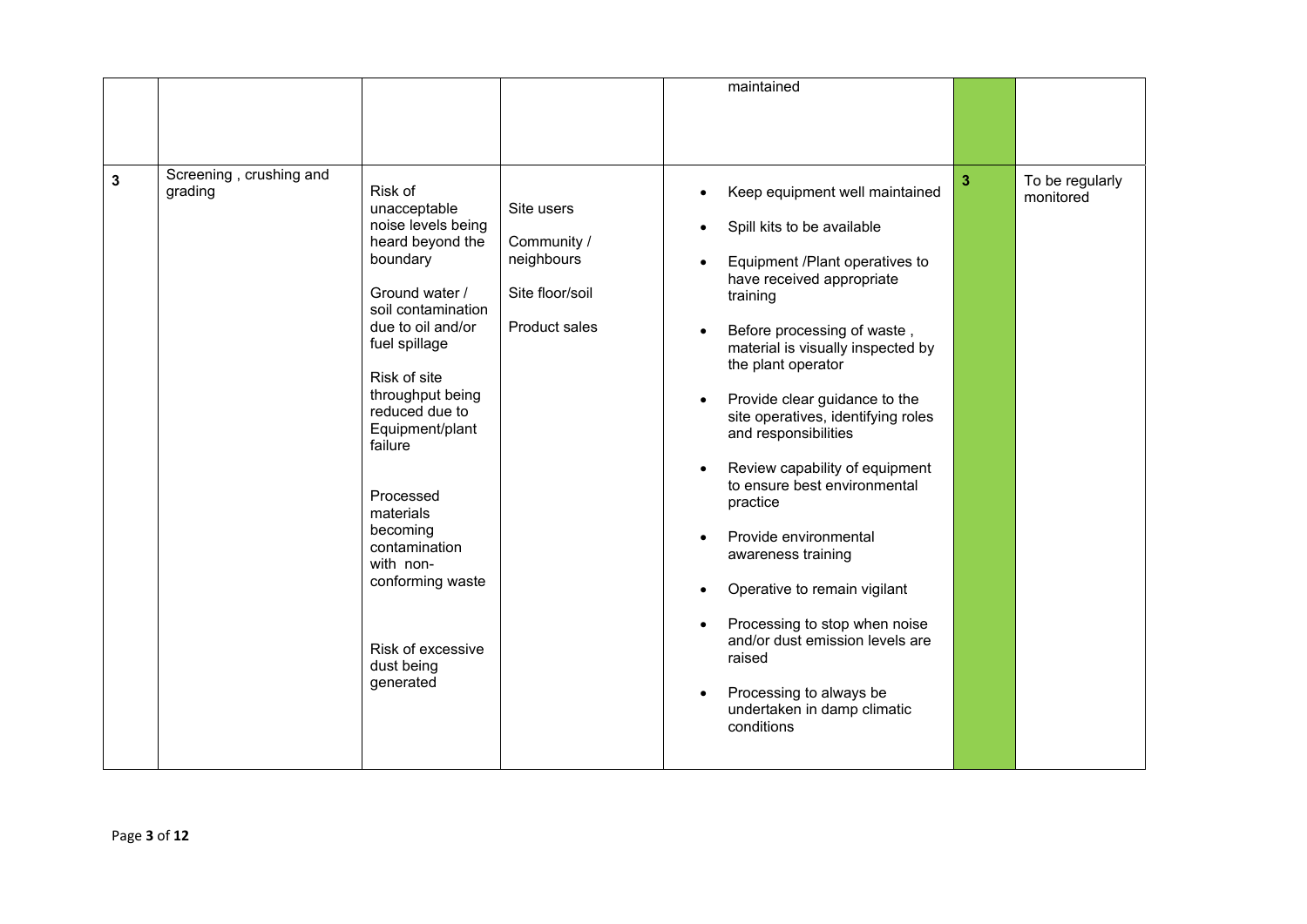| 4 | Stock piling of processed<br>materials | Risk of<br>contaminating<br>sale products<br>Risk of generating<br>dust<br>Risk of causing<br>excessive noise<br>beyond the<br>boundary<br>Risk of leachate<br>accumulating<br>around soil pile | Sales area<br>Neighbours<br>Release of materials<br>not conforming to the<br>end user expectation<br>Site floor | $\bullet$<br>$\bullet$<br>$\bullet$ | Stockpile bays are to be well<br>signposted<br>Tipping of materials to be<br>undertaken in a manner that will<br>minimise dust and noise<br>emissions<br>Appropriate training in the safe<br>use and best environmental<br>practice of equipment to be<br>provided<br>All end product stockpile bays to<br>be regularly inspected to ensure<br>material meets the appropriate<br>standard set in accordance with<br>the customers use requirements<br>Soil stockpile is to be turned on a<br>regular basis to minimise the risk<br>of leachate accumulating. If<br>deemed necessary the stockpile<br>is to be covered in extreme rain<br>events<br>During the winter months the soil<br>stock pile depending on organic<br>content is to be kept to a<br>minimum | 3 |  |
|---|----------------------------------------|-------------------------------------------------------------------------------------------------------------------------------------------------------------------------------------------------|-----------------------------------------------------------------------------------------------------------------|-------------------------------------|------------------------------------------------------------------------------------------------------------------------------------------------------------------------------------------------------------------------------------------------------------------------------------------------------------------------------------------------------------------------------------------------------------------------------------------------------------------------------------------------------------------------------------------------------------------------------------------------------------------------------------------------------------------------------------------------------------------------------------------------------------------|---|--|
|---|----------------------------------------|-------------------------------------------------------------------------------------------------------------------------------------------------------------------------------------------------|-----------------------------------------------------------------------------------------------------------------|-------------------------------------|------------------------------------------------------------------------------------------------------------------------------------------------------------------------------------------------------------------------------------------------------------------------------------------------------------------------------------------------------------------------------------------------------------------------------------------------------------------------------------------------------------------------------------------------------------------------------------------------------------------------------------------------------------------------------------------------------------------------------------------------------------------|---|--|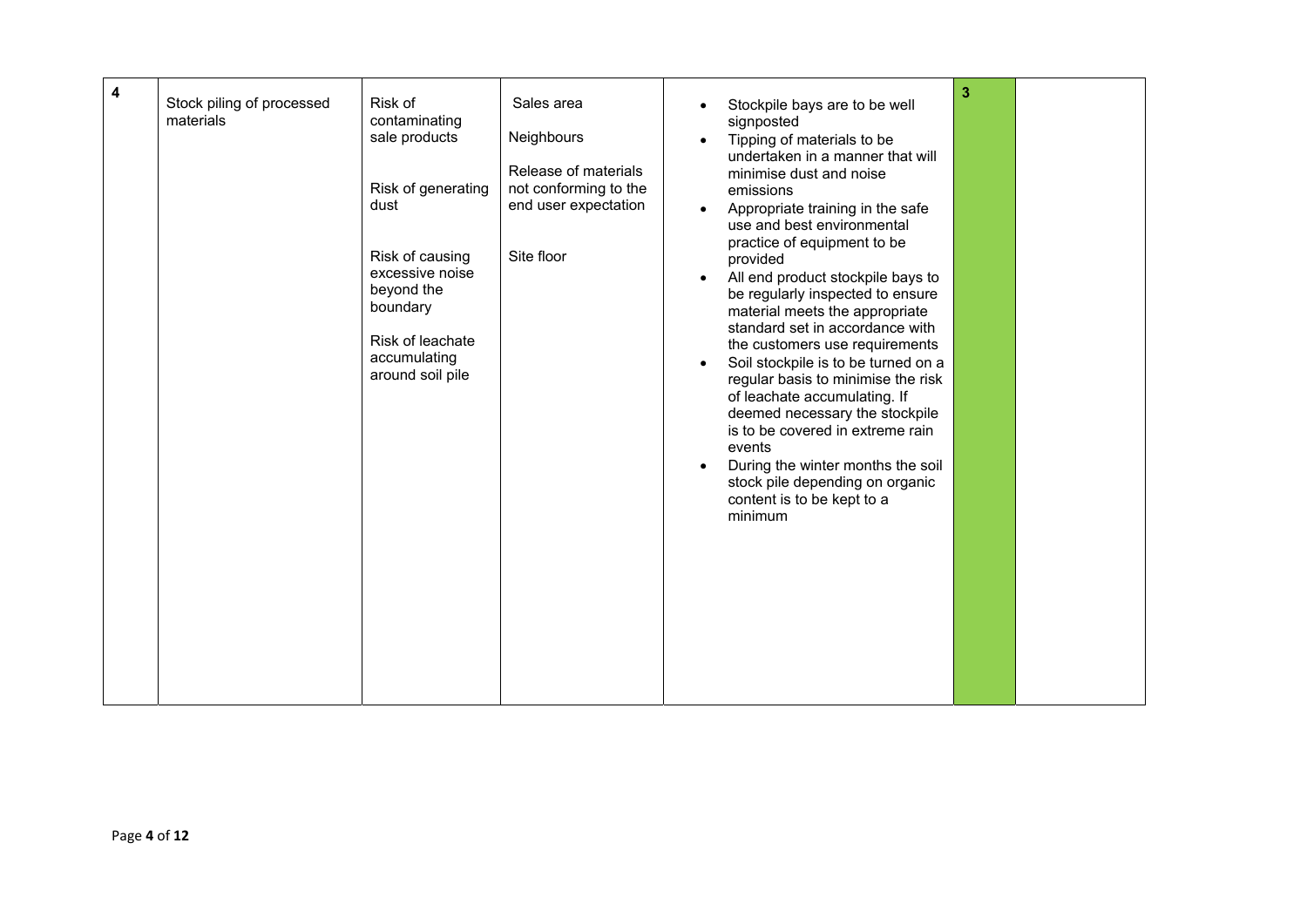| 6              | Re-Fuelling of machinery              | Risk of<br>contaminating the<br>site floor<br>Risk of causing a<br>fire<br>Risk of<br>contaminating the<br>ground water<br>Risk of<br>contaminating<br>waste stock piles | Natural environment<br>surrounding and<br>below the site<br>Natural habitat due to<br>fire risk | The pathway to groundwater is<br>extremely limited due to the<br>compact nature of the site floor<br>Refuelling to only be undertaken<br>by an appropriately trained<br>operative<br>Mobile bowser with all safety<br>equipment to be used (no on-site<br>fuel storage)<br>Spill kit to be available<br>Operative to have received fire<br>training<br>Any spillage to be immediately<br>contained to prevent run off<br>and/or excessive seepage to the<br>floor materials                                                                   | 3              |  |
|----------------|---------------------------------------|--------------------------------------------------------------------------------------------------------------------------------------------------------------------------|-------------------------------------------------------------------------------------------------|-----------------------------------------------------------------------------------------------------------------------------------------------------------------------------------------------------------------------------------------------------------------------------------------------------------------------------------------------------------------------------------------------------------------------------------------------------------------------------------------------------------------------------------------------|----------------|--|
| $\overline{7}$ | Vehicles entering and<br>leaving site | Risk of collision<br>with other users<br>on the public<br>highway<br>Risk of the<br>highway<br>becoming soiled                                                           | Public<br>Lorry drivers<br>Risk of debris falling<br>onto the road                              | When site conditions are<br>$\bullet$<br>conducive to maintaining a clean<br>road the site will either be closed<br>of a system put in place to<br>remove the mud from the tyres<br>All vehicles to enter and exit<br>from the north. Entering the site<br>when driving up the hill is<br>prohibited<br>Vehicles entering the site take<br>priority over exiting vehicles.<br>Signs will be visible<br>Strict site management will<br>enforce traffic rules<br>All vehicles to be checked by the<br>driver before exiting onto the<br>highway | $\overline{2}$ |  |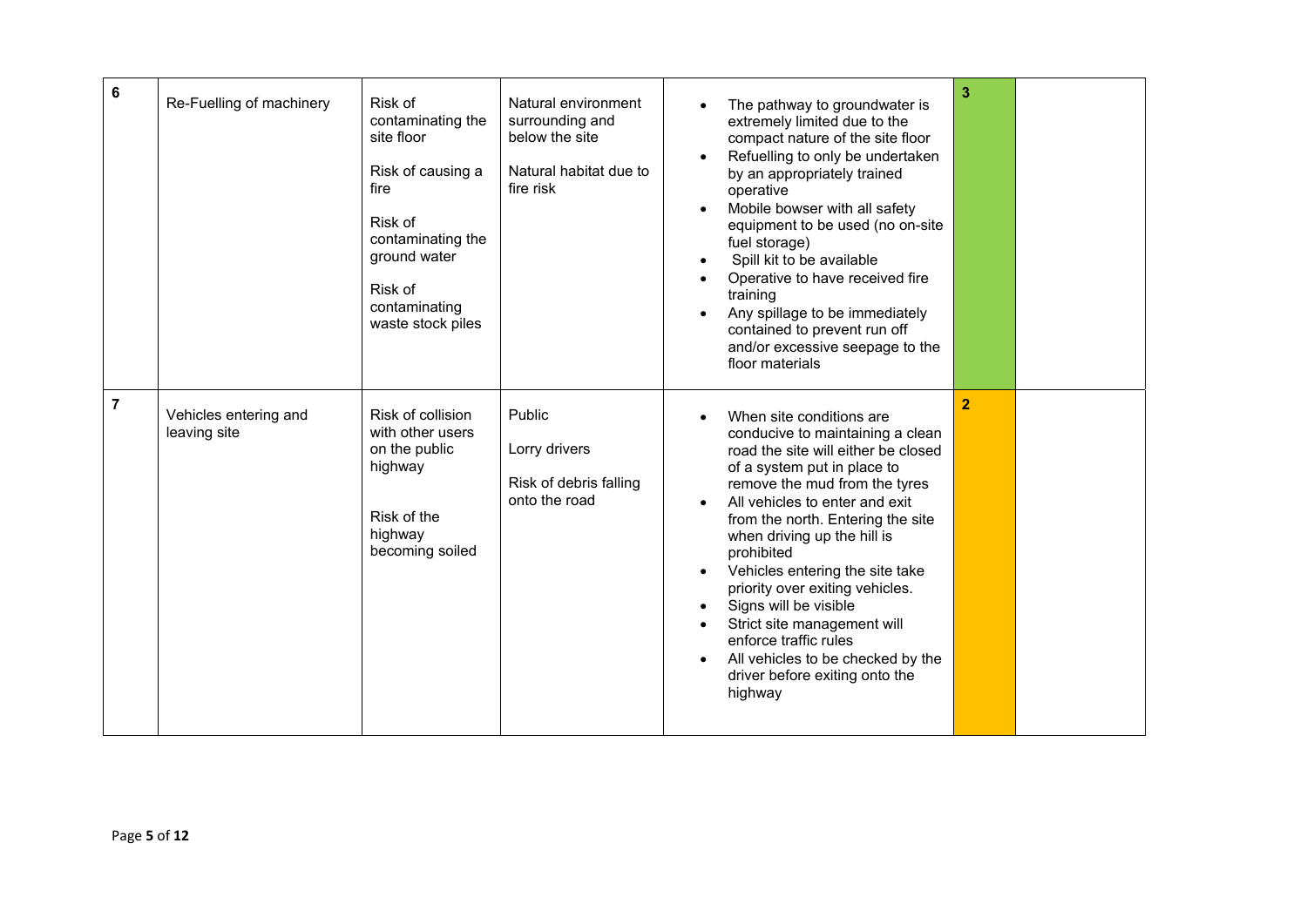| 8 | Storage of waste residue<br>(metal plastic, burnable) in<br>skips | Risk of litter being<br>generated<br>Risk of excessive<br>noise being<br>generated whilst<br>collecting and<br>dropping off<br>Risk of materials<br>falling from skip<br>Risk of non-<br>conforming<br>wastes being<br>deposited in the<br>wrong skip | Neighbours<br>Site users<br>Contaminating a third<br>party site       | 3<br>Only use appropriately trained<br>contractor<br>Provide clear signage for what is<br>and isn't acceptable to be put in<br>the relevant skips<br>Keep burnable skip covered<br>Only use well maintained skips<br>$\bullet$<br>Regularly monitor the content to<br>check for any non-conforming<br>waste                                                                                                                                                                                                                                                                                                                                                                                                                                                                                |  |
|---|-------------------------------------------------------------------|-------------------------------------------------------------------------------------------------------------------------------------------------------------------------------------------------------------------------------------------------------|-----------------------------------------------------------------------|--------------------------------------------------------------------------------------------------------------------------------------------------------------------------------------------------------------------------------------------------------------------------------------------------------------------------------------------------------------------------------------------------------------------------------------------------------------------------------------------------------------------------------------------------------------------------------------------------------------------------------------------------------------------------------------------------------------------------------------------------------------------------------------------|--|
| 9 | General Site floor                                                | Risk of<br>hydrocarbon<br>pollution<br>Risk of surface<br>water run off<br>Risk of excessive<br>dust emissions<br>Risk of the natural<br>habitat and<br>environment<br>becoming<br>destroyed                                                          | Surrounding area<br>Site floor<br>Ground water<br>Natural environment | Staff are to remain vigilant and<br>3<br>any sign of pollution being dealt<br>with quickly to prevent further<br>contamination spread<br>Spill kit available<br>The site naturally percolates<br>down though the site floor which<br>is made up of inert infill<br>There is no direct pathway to the<br>underground stream. The stream<br>has additional protection as it is<br>enclosed in a calvert.<br>The site floor is constructed of<br>inert fill which has been<br>undertaken over many years,<br>and has become extremely<br>compact<br>To minimise site rain run-off<br>during heavy rainfall a natural<br>boundary bank has been created<br>to contain water generated on<br>site. any excessive water<br>accumulations will be tankered<br>to a licenced discharge point or if |  |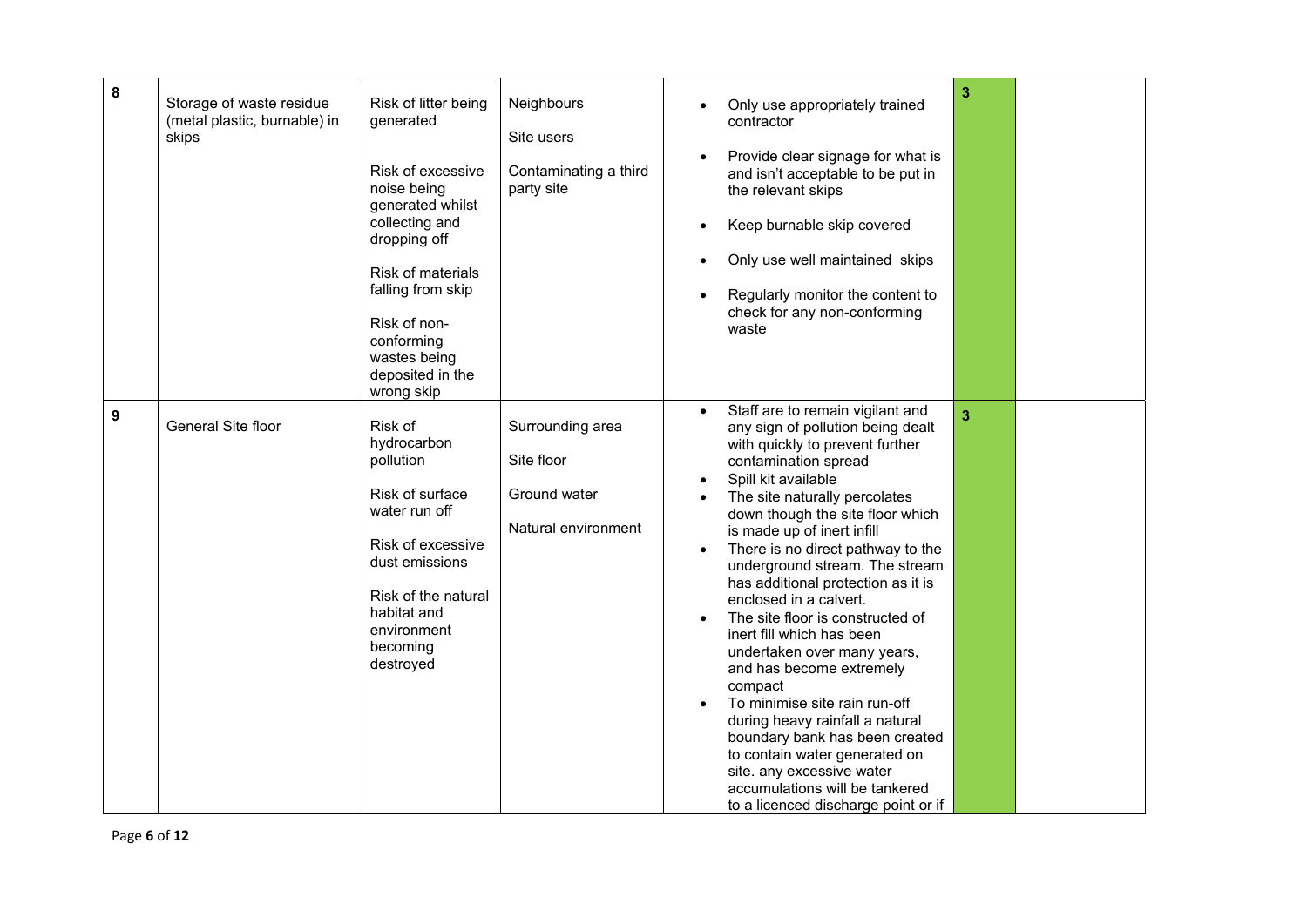|    |       |                                                                                                                                                 |            | deemed appropriate and safe to<br>do so, spread on an agricultural<br>fields in accordance with the<br>code of good agricultural<br>practice                                                                                                                                                                             |                         |  |
|----|-------|-------------------------------------------------------------------------------------------------------------------------------------------------|------------|--------------------------------------------------------------------------------------------------------------------------------------------------------------------------------------------------------------------------------------------------------------------------------------------------------------------------|-------------------------|--|
| 10 | Odour | Risk of odorous<br>smells being<br>detected beyond<br>the site boundary<br>Risk of odorous<br>smells being<br>generated from<br>stagnated water | Neighbours | Organic wasted mixed with soil<br>to be processed and removed<br>from site within 48 hours<br>Odorous vegetation not<br>accepted on to site<br>Any visible pools of water will be<br>removed becoming stagnant<br>Soils are to be turned on a<br>$\bullet$<br>regular basis to prevent the<br>material becoming anerobic | $\overline{\mathbf{3}}$ |  |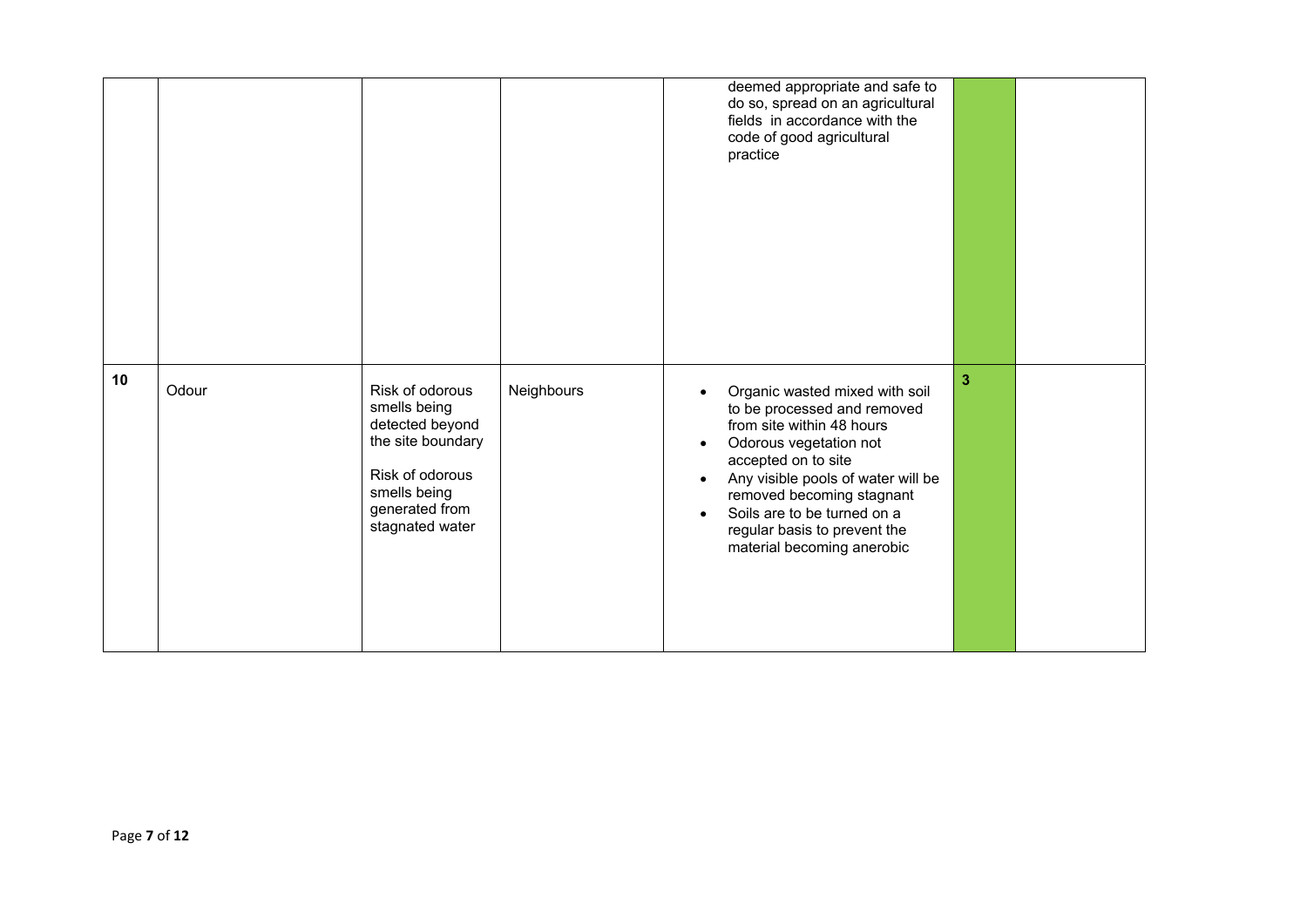| 11 | Litter              | <b>Risk that litter</b><br>travels beyond the<br>site<br>Risk that litter is<br>picked up by<br>rodents<br>Risk that debris<br>builds up in the<br>surrounding<br>woodland                                                                                                                               | Natural surrounding<br>environment                   | Site operates a clean site policy<br>$\bullet$<br>Daily litter picks are to be<br>$\bullet$<br>undertaken including the<br>surrounding area<br>Skips that litter could become<br>airborne from are to be covered<br>Items that could become<br>$\bullet$<br>airborne are not to be accepted<br>on site<br>On a 6 monthly basis the<br>surrounding areas are to<br>undergo a deep clean, to remove<br>any litter which may have<br>accumulated in the trees                                                 | $\overline{3}$ |  |
|----|---------------------|----------------------------------------------------------------------------------------------------------------------------------------------------------------------------------------------------------------------------------------------------------------------------------------------------------|------------------------------------------------------|------------------------------------------------------------------------------------------------------------------------------------------------------------------------------------------------------------------------------------------------------------------------------------------------------------------------------------------------------------------------------------------------------------------------------------------------------------------------------------------------------------|----------------|--|
| 12 | Noise and Vibration | Risk of noise<br>emissions<br>becoming a<br>nuisance to<br>nearby receptors<br>Risk of equipment<br>producing noise<br>levels above there<br>design capability<br>Risk of excessive<br>noise being<br>generated by the<br>site users<br>Risk of vibration<br>being caused by<br>the crushing of<br>stone | On-site staff /visitors<br>Community /<br>Neighbours | An acoustic bank and fence<br>constructed in accordance with<br>the noise assessment report<br>Crushing and screening times to<br>be controlled. Not to commence<br>before 8.15 and not to continue<br>beyond 4 pm (Monday - Friday)<br>8.15 to 1 pm (Saturdays)<br>Equipment to be used in<br>accordance with the<br>manufacturers recommendations<br>Site staff to remain vigilant and<br>sensitive to activities that cause<br>unnecessary noise events,<br>stopping the activity whenever<br>necessary | 3              |  |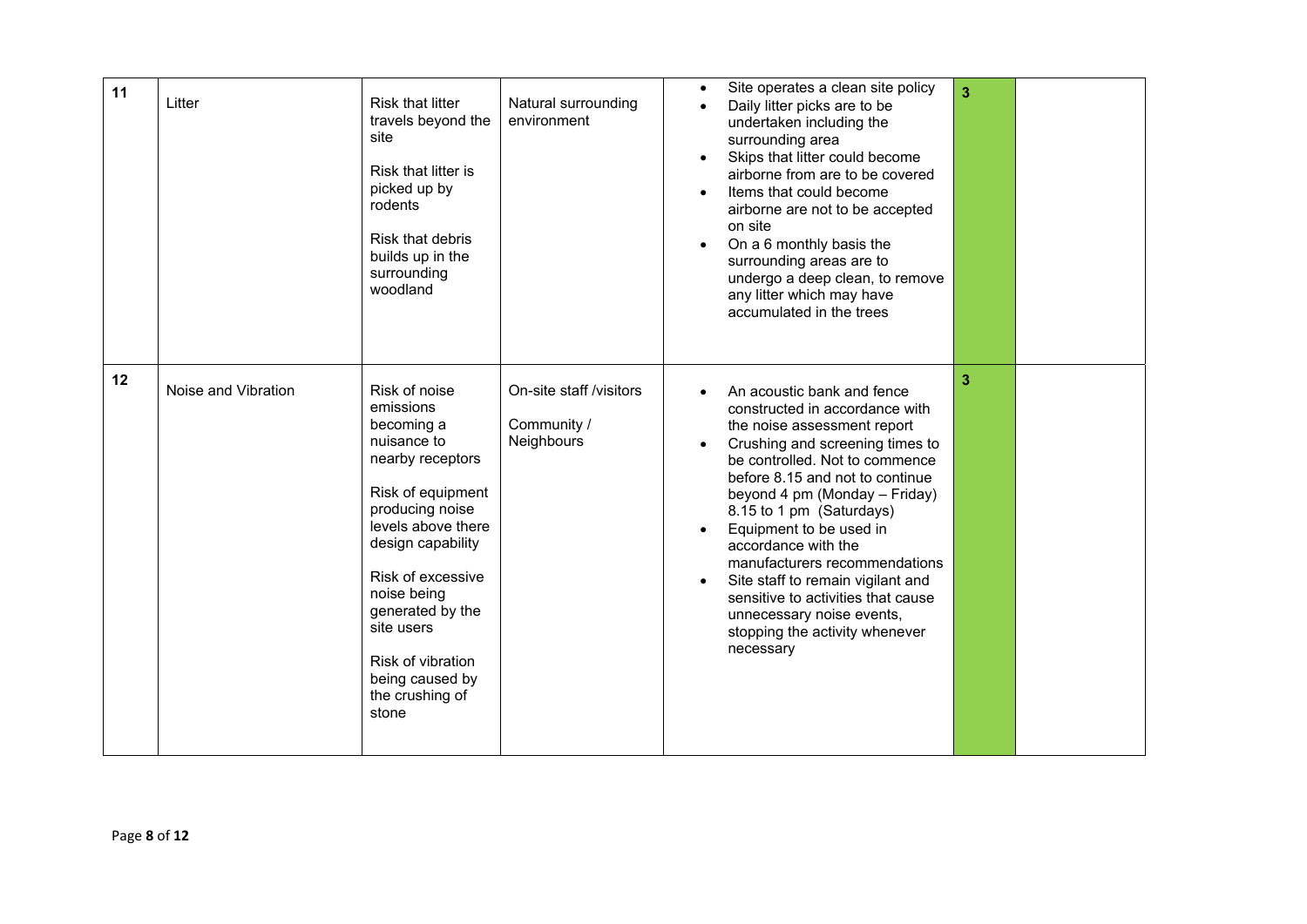| 13 | Dust | Risk of dust<br>particulates being<br>spread beyond<br>the boundary | Neighbours<br>Community, site<br>users, road users<br>The surrounding<br>natural environment | Activities are stopped when<br>there is a risk that dust<br>particulates can become<br>airborne and travel beyond the<br>boundary<br>Grading and screening<br>operations will be closely<br>monitored during dry climatic<br>conditions.<br>Activities are suspended when<br>the wind is too strong and have<br>the ability to carry dust<br>There is a water tanker on site<br>and available for use at short<br>notice<br>Stockpiles are continually<br>monitored for dryness and when<br>necessary dampened<br>Site staff are loading or moving<br>material is undertaken in a<br>manner that ensures the free fall<br>material does not become<br>airborne<br>The site has its own dust<br>suppression equipment located<br>on the access drive<br>The site will be dampened during<br>dry periods | 3 |  |
|----|------|---------------------------------------------------------------------|----------------------------------------------------------------------------------------------|--------------------------------------------------------------------------------------------------------------------------------------------------------------------------------------------------------------------------------------------------------------------------------------------------------------------------------------------------------------------------------------------------------------------------------------------------------------------------------------------------------------------------------------------------------------------------------------------------------------------------------------------------------------------------------------------------------------------------------------------------------------------------------------------------------|---|--|
|----|------|---------------------------------------------------------------------|----------------------------------------------------------------------------------------------|--------------------------------------------------------------------------------------------------------------------------------------------------------------------------------------------------------------------------------------------------------------------------------------------------------------------------------------------------------------------------------------------------------------------------------------------------------------------------------------------------------------------------------------------------------------------------------------------------------------------------------------------------------------------------------------------------------------------------------------------------------------------------------------------------------|---|--|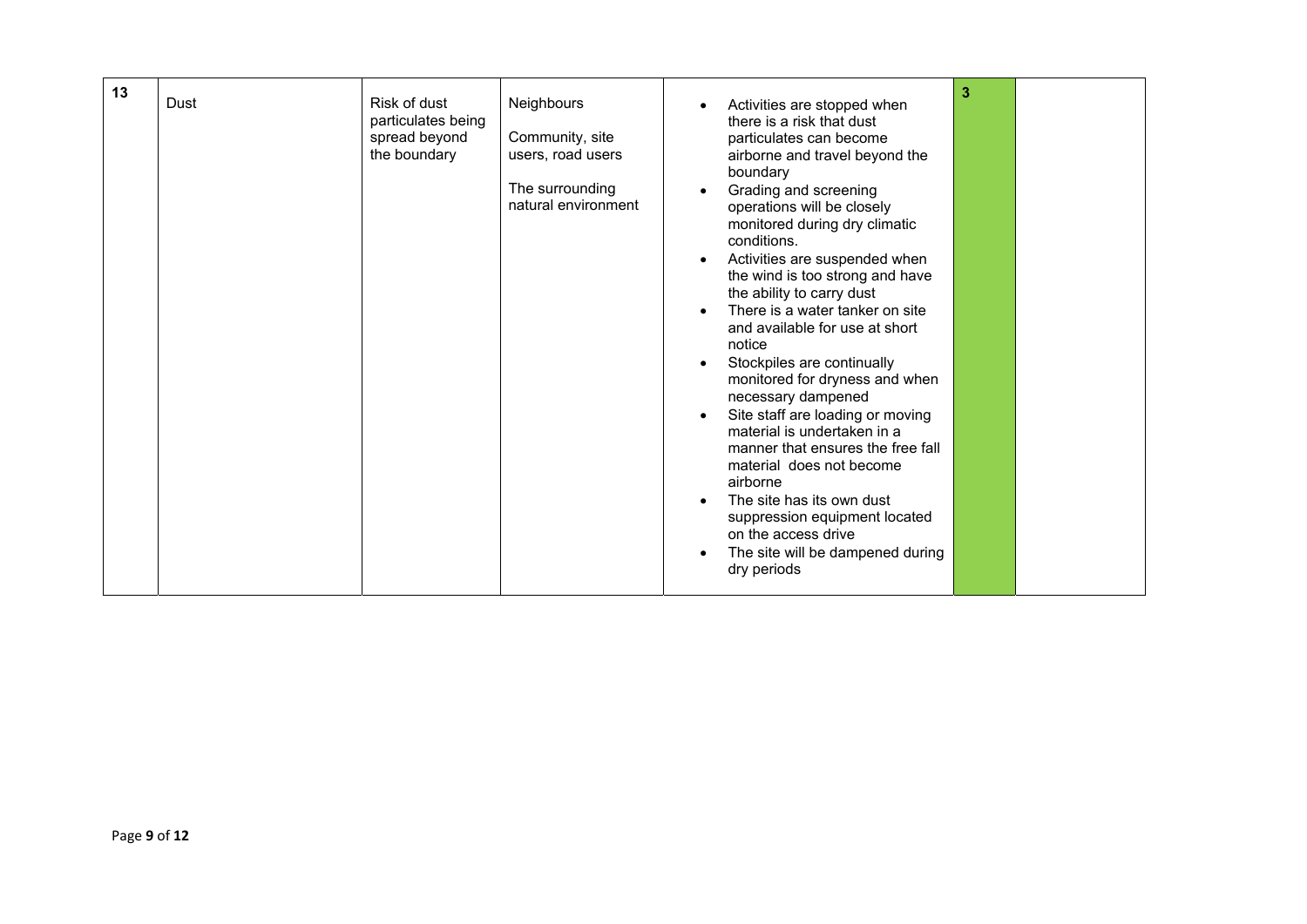| 14 | Mud & debris | Risk of mud<br>and/or debris<br>being deposited<br>on the highway<br>Risk of light<br>particulates being<br>blown from loads<br>Risk of stone<br>falling from<br>overloaded lorries | Road users                                                                                   | The site is closed to traffic<br>entering and exiting when there<br>is a risk of debris appearing on<br>the highway<br>Staff continue to monitor the<br>situation<br>When climatic conditions require,<br>$\bullet$<br>all vehicles prior to departure<br>from the site will be inspected<br>and any debris that has the<br>potential to fall onto the road will<br>be removed<br>The site if necessary will install a<br>wheel shaker grid to remover<br>debris attached to the wheels<br>Vehicles that may be exiting with<br>dry light product that could<br>become airborne will be required<br>to cover their load<br>Loads prior to leaving site will be<br>inspected by the driver and the<br>loader operative to ensure the<br>load is secure | 3 |  |
|----|--------------|-------------------------------------------------------------------------------------------------------------------------------------------------------------------------------------|----------------------------------------------------------------------------------------------|-------------------------------------------------------------------------------------------------------------------------------------------------------------------------------------------------------------------------------------------------------------------------------------------------------------------------------------------------------------------------------------------------------------------------------------------------------------------------------------------------------------------------------------------------------------------------------------------------------------------------------------------------------------------------------------------------------------------------------------------------------|---|--|
| 15 | Security     | Risk of vandalism                                                                                                                                                                   | Equipment being<br>destroyed<br>Environmental<br>damaged caused by<br>fire, and/or pollution | The site is secluded in the<br>bottom of a valley is generally<br>out of sight of the general public.<br>The site is deemed a security<br>low risk<br>Site camera to be installed with a<br>detection sensor which will alert<br>the site manager of any<br>unauthorised activity<br>Entrance gate installed<br>Boundary perimeter identified by<br>a surrounding bank, natural<br>vegetation and trees<br>The site will be appropriately<br>sign posted to deter intruders<br>All vehicles will remain locked<br>outside the site opening hours<br>Burnable waste to be kept to a                                                                                                                                                                    | 3 |  |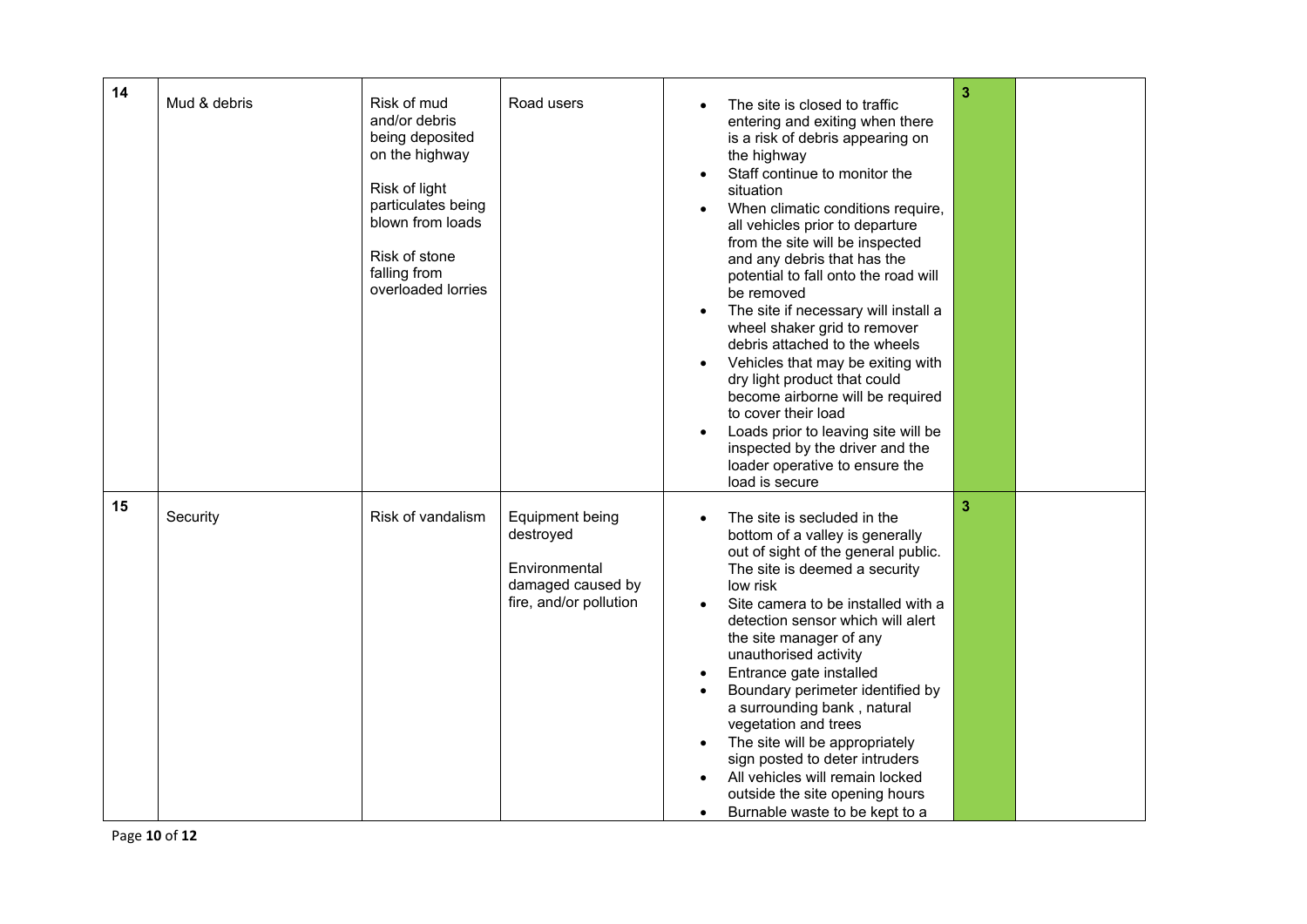|  |  | minimum<br>Skips containing burnable items<br>to be kept away from equipment,<br>buildings and plant<br>Site office is to remain locked at<br>all times |  |
|--|--|---------------------------------------------------------------------------------------------------------------------------------------------------------|--|
|  |  |                                                                                                                                                         |  |

**Risk Assessment Authorised by:** 

**Date:** 

## **RAMS:**

| This Environmental RAMS have been produced in support of the Waste Management Site Licence application. These<br>procedures are being implemented and developed as the site is developed in accordance with Planning reference<br>P/2016/1732, submitted documents, conditions and approvals |
|----------------------------------------------------------------------------------------------------------------------------------------------------------------------------------------------------------------------------------------------------------------------------------------------|
| All BPH management and site staff will be made aware of this document and will each sign as a record as having read and<br>understood their obligations                                                                                                                                      |